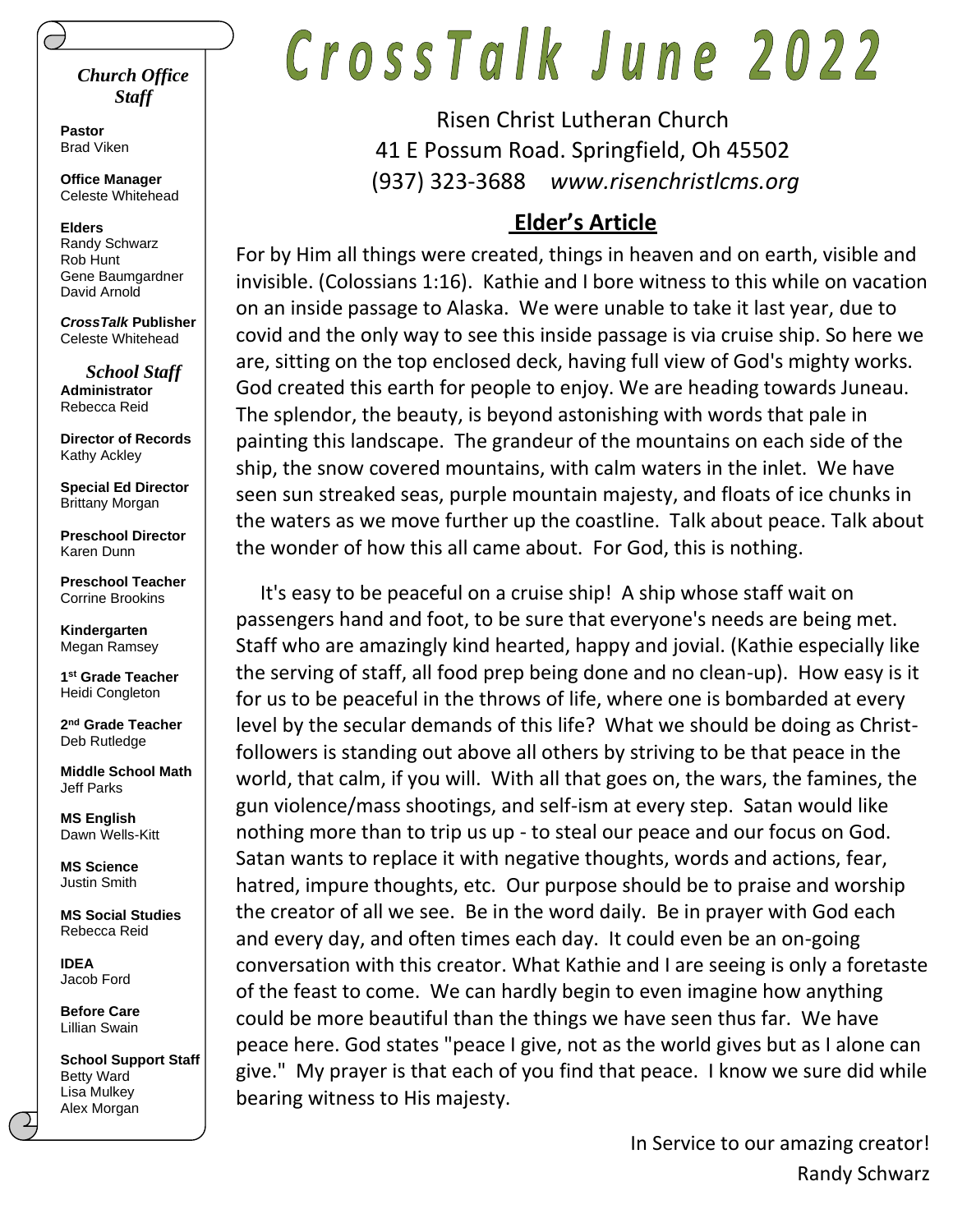#### JuneBirthdays Anniversaries d  $\widehat{C}$  $\sqrt{2}$



- Jeannie Day
- Keith Vollrath
- Dakota Perks
- Anthony Montecalvo
- John Bacevic Jr.
- Wesley Mulkey
- Nate Hunt
	- Fritz Jeanneret

Sam McKee

Greg Shrader

- Kathie Schwarz
- Ruth Romaker



- Christina Kaiser Michaela Kaiser
- Aaron Buck
- Shirley Hoecker



- Steve & Deb Rutledge
- Fritz & Diane Jeanneret
- Richard & Sandy Davis
- David & Patricia Arnold Charles & Laura Bern
- Randy & Kathie Schwarz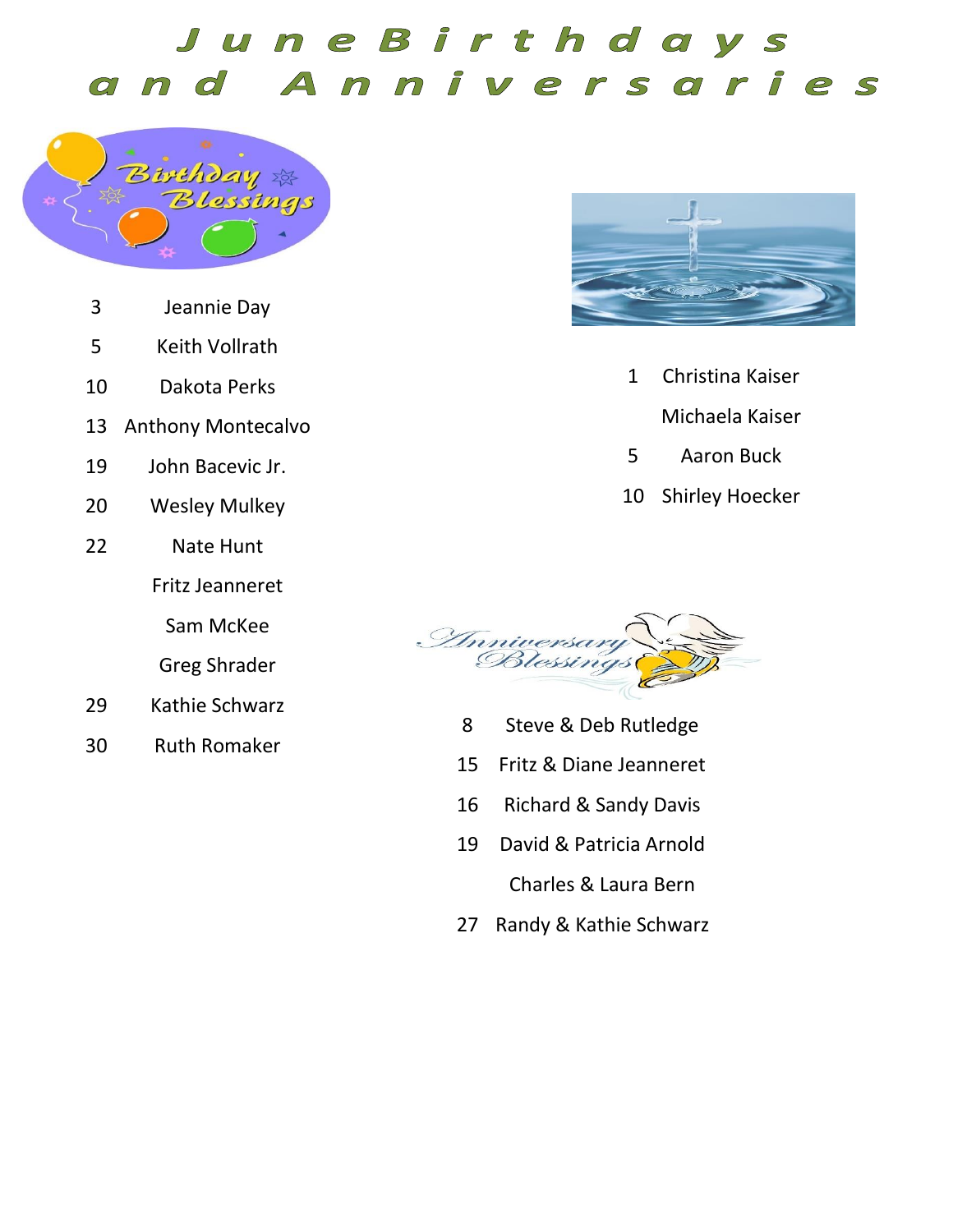

*Vice President Tidbits*

#### **Live Streaming Worship Services**

 We continue to live stream worship services. Many of the sound both attendants have been trained and Johnny is scheduling remaining staff. Anyone interested to help would allow us to spread the workload over each month. The procedure has been greatly simplified. Johnny has put together a manual to guide the tasks necessary during the worship service. Please consider volunteering.

**RISEN CHRIST** 

Lutheran Church

#### **Bringing Christ to our Community**

 An outline to develop a plan that will allow us to reach the unchurched within our community is in the process of construction. The goal is to understand how best to accomplish tasks. As we continue to work on the details your prayers, thoughts and ideas are welcome.

Yours in Christ,

John Bacevic [johnbacevicjr@msn.com](mailto:johnbacevicjr@msn.com) 937-882-4023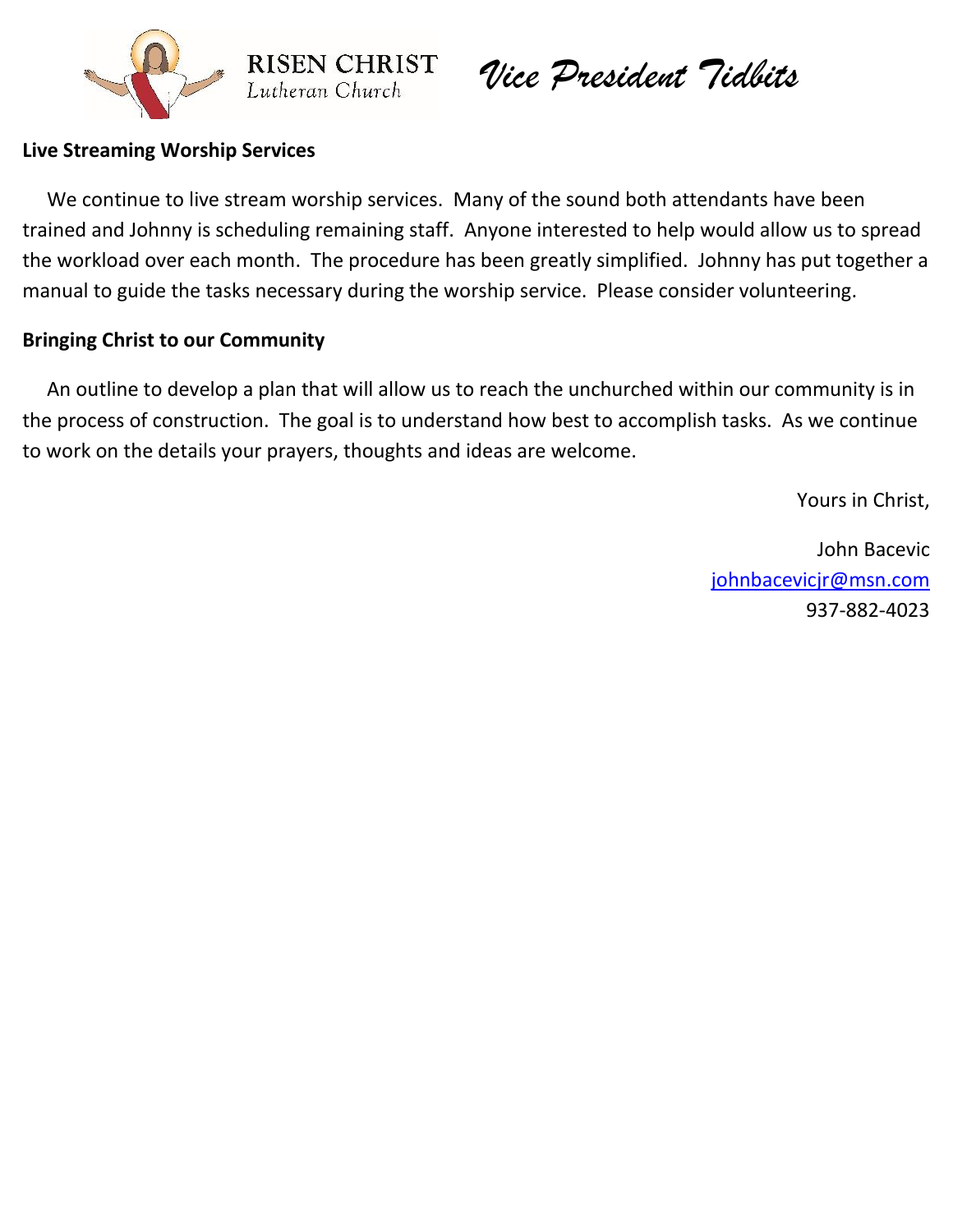### **Many Hands Make Light Work!**



#### **There are many "jobs" to create a successful garage/bake sale.**

#### **Sign-up sheets will be available in the narthex for the following:**

- donate paper bags (bring to school office)
- pick up items as needed (a truck and strong arms)
- sort and categorize items, move items into fellowship hall (week of June 20)
- \_\_\_\_\_ pricing (week of June 20)
- \_\_\_\_\_ Friday June 24 set-up (moving tables, making signs, check-over all in place)
- \_\_\_\_\_ set-up Saturday morning (7:30)
- work the day of the sale (monitor tables, assist customer, cashier, greeter)
- \_\_\_\_\_ pack-up and clean up (after 3:00 day of sale)
- \_\_\_\_\_ take left-over items to donation center
- \_\_\_\_\_ donate baked goods for the bake sale (need Friday, June 24)

#### **\*You will be contacted regarding details when you sign up!**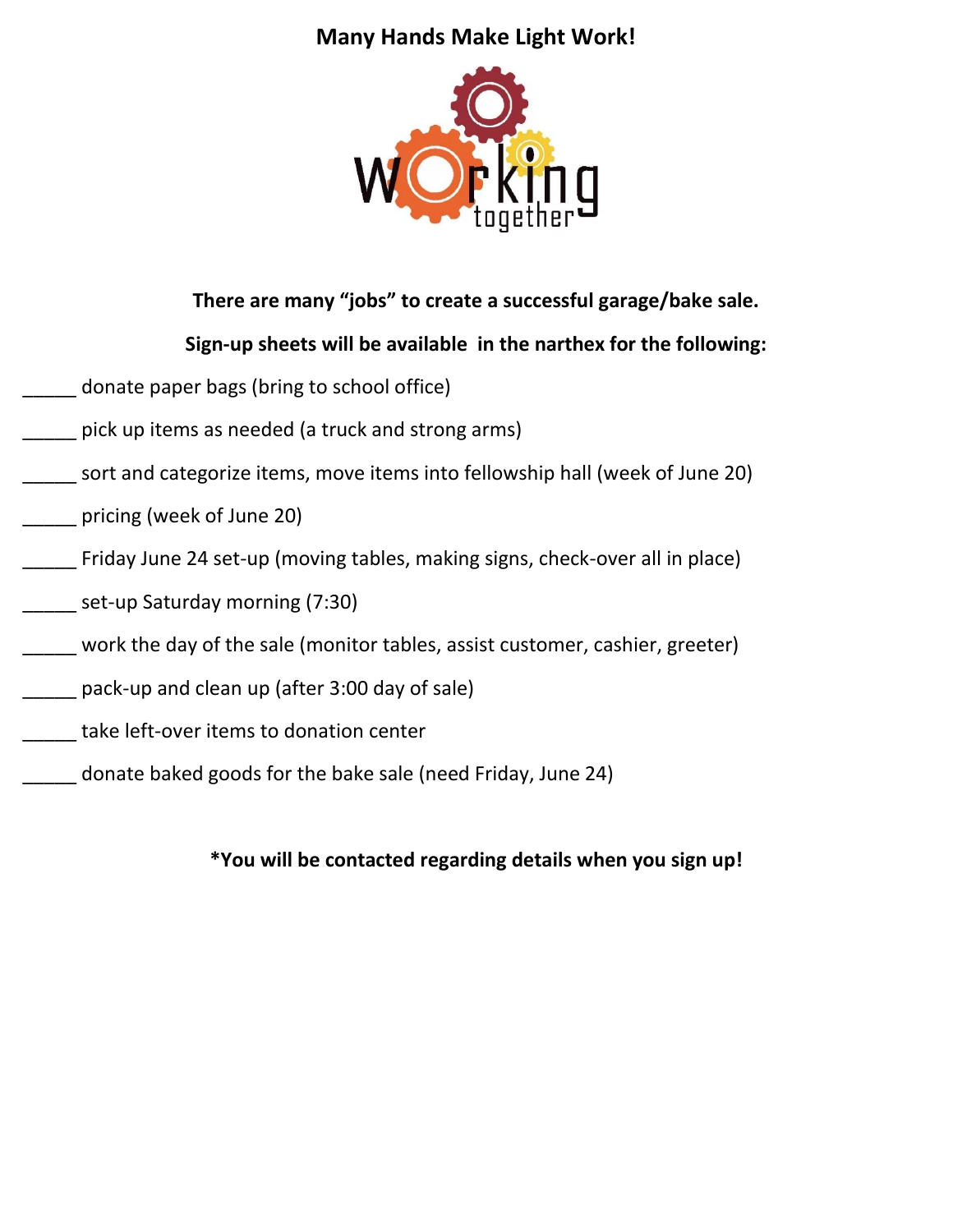#### **Risen Christ Lutheran School Junior Praise Team**



The Risen Christ Lutheran School Junior Praise Team performed for their families, friends, teachers, classmates, School Board President,Jim Brueggemann and Superintendent, Kevin Cruetz on Wednesday, May 18th at the final chapel and awards ceremony. The Junior Praise Team is made up of 1st, 2nd, and 3rd grade boys and girls. This school year the Praise Team began practicing in mid-February as Covid restrictions were lifted. Practices were held on Fridays after school under the direction of Mrs. Rebecca Reid. The dancers and Mrs. Reid had a wonderful time working on their performance piece and are already making plans for the 2022-23 season.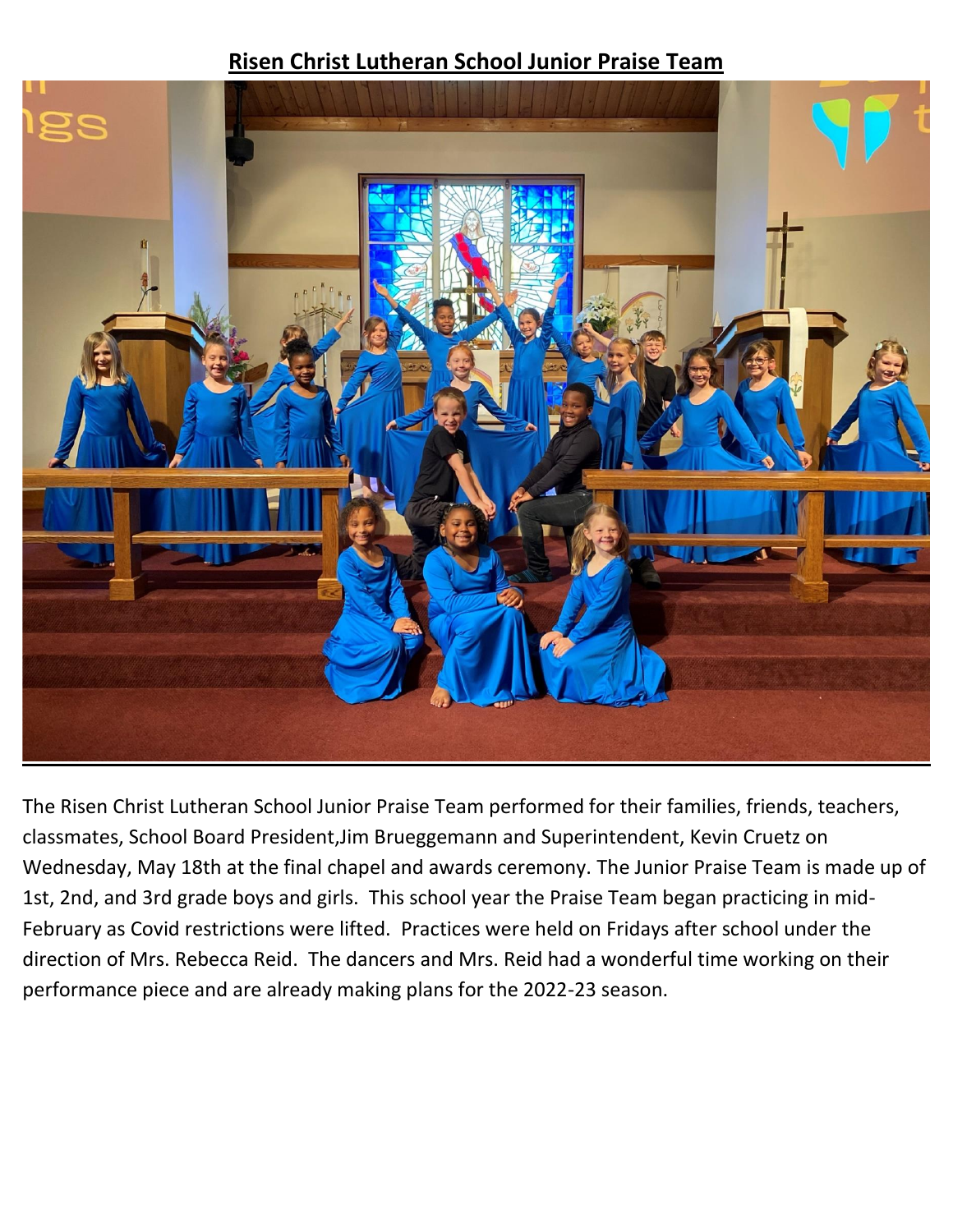

## **Some ideas for donating:**

- 
- Children's clothing up to Toddler4 Baby items
- Books, games, puzzles, cards Yard equipment
- Sports equipment Electronics
- 
- 
- 
- 
- Household items Toys (no stuffed animals)
	-
	-
	-
- Kitchen items DVD's, CD's, video games
- Jewelry, accessories Bedding (**no** mattresses)
	- Lawn care items Furniture (**no** stuffed chairs)
	- Power tools Musical instruments

**No partially used** personal items as perfume, lotion, or used hats

Sisters in Christ and Risen Christ In and Out Reach Ministries are sponsoring a **garage and bake sale** on **Saturday, June 25** (same day as Ramar) from 8 a.m. to 3 p.m. Funds will be used to update the school playground and assist with a clean water project for CWEFT (Concordia Welfare and Education Foundation-Thailand).

Items can be taken to the Preschool Room Monday through Friday beginning May 31 from 10 to 2. (**Please call Becky Reid 937-831-0822 before coming**). *Appointments* can be made for evenings 5-7. Contact Marti Brueggeman at mbruegge@insight.rr.com or 423-596-5131, Denna Johnson at 937-360- 3831 or DennaLJohnson@me.com. Arrangements can be made if help is needed to move donations to the church. If you are able to donate baked goods, please contact Sara Hale at 937-925-0017 or sara.hale78@yahoo.com.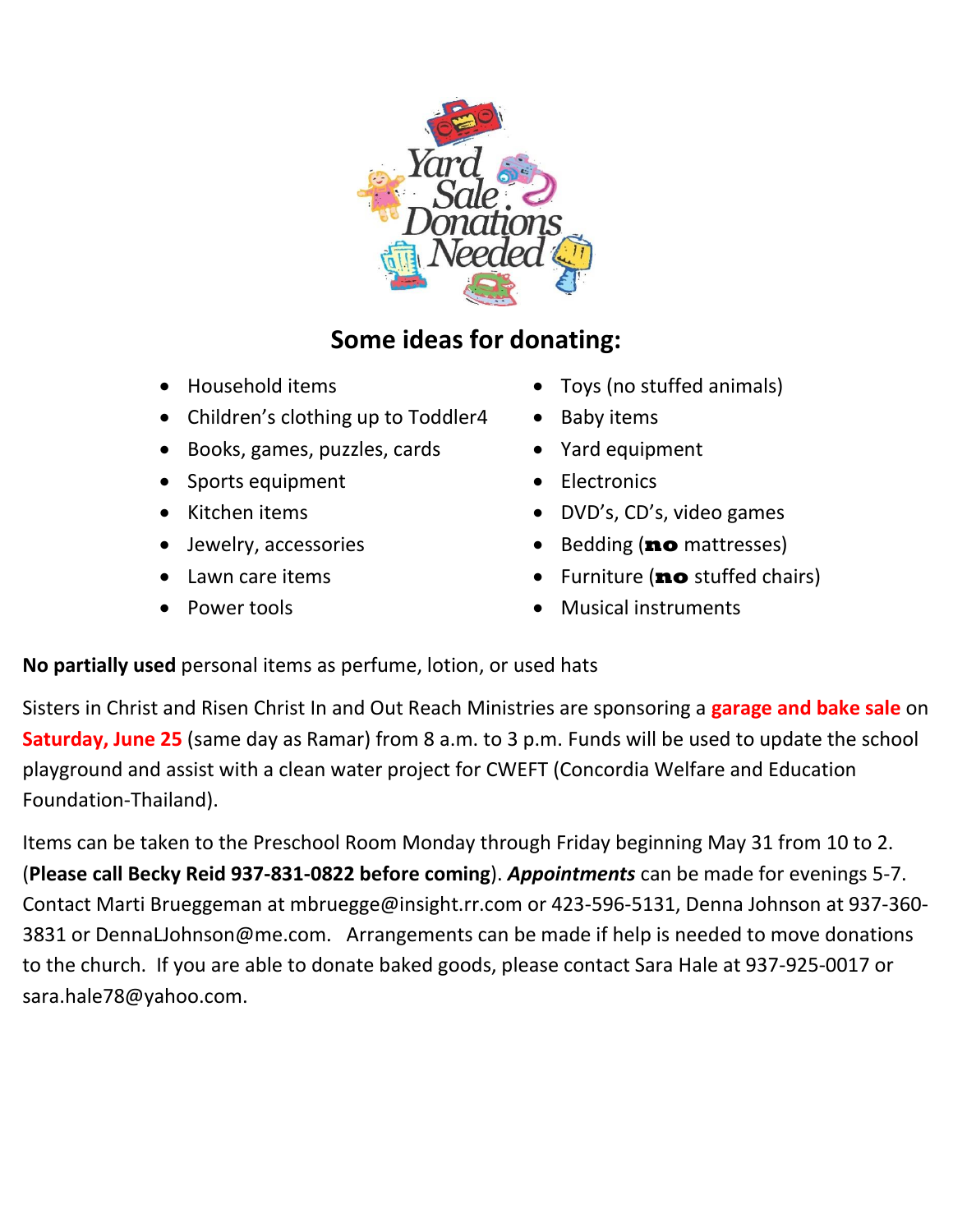#### **Risen Christ Book Club Members Interview Author Dwight Karkan**



*D'Aer, Ellie, Dwight Karkan, McKenna, Hudson, Jasper, and Malachi*

Dwight Karkan, a Waynesboro youth pastor and author of *Bixby Timmons and the Dragon Thorp Riddle,* is no stranger to Risen Christ. He was a member of the congregation until he went off to college. The above book club members performed a readers theater for him based on their discussions and understanding of his book. Students shared their character sketches and asked many questions. Some of the facts they discovered were: Dwight has always been interested in puzzles and riddles; his wife encouraged him to write the book; the plot came to him in a dream; he began writing the book in 2014, but because of various setbacks, it was not published until 2021; all proceeds of the book go to Hersey Medical Center as a "giving back" for their daughter Shelah, who was diagnosed with cancer in 2018 and treated at the Center. This is the first book in Dwight's virtual world science fiction series. The second book will be available the fall of 2022.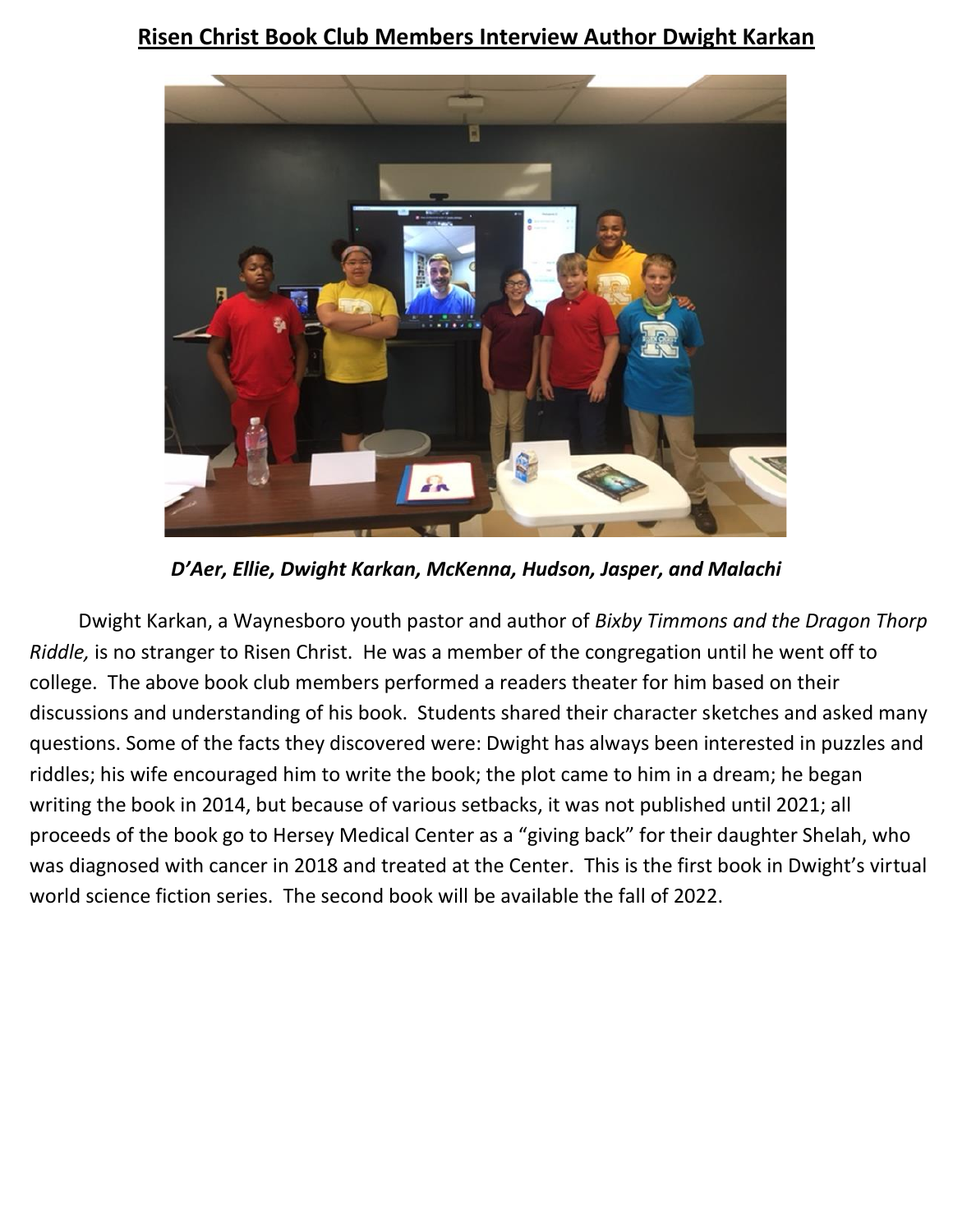

## **Verse of the Month – June 2022**

*Teach me to do your will, for you are my God! Let your good Spirit lead me on level ground!*

*Psalm 143:10 (ESV)*

## **Scriptures for June 2022**

**June 5 The Day of Pentecost First Reading**: Gen. 11:1-9 **Responsive Reading:** Psalm 143 **Epistle Reading:** Acts 2:1-21 **Gospel**: John 14:23-31

**June 19 The Second Sunday after Pentecost First Reading**: Is. 65L1-9 **Responsive Reading:** Psalm 3 **Epistle Reading:** Gal. 3:23—4:7 **Gospel**: Luke 8:26-39

**June 12 The Holy Trinity First Reading**: Prov. 8:1-4, 22-31 **Responsive Reading:** Psalm 8 **Epistle Reading:** Acts 2:14a, 22-36 **Gospel**: John 8:48-59

**June 26 The Third Sunday after Pentecost First Reading**: 1 Kings 19:9b-21 **Responsive Reading:** Psalm 16 **Epistle Reading:** Gal. 5:1, 13-25 **Gospel**: Luke 9:51-62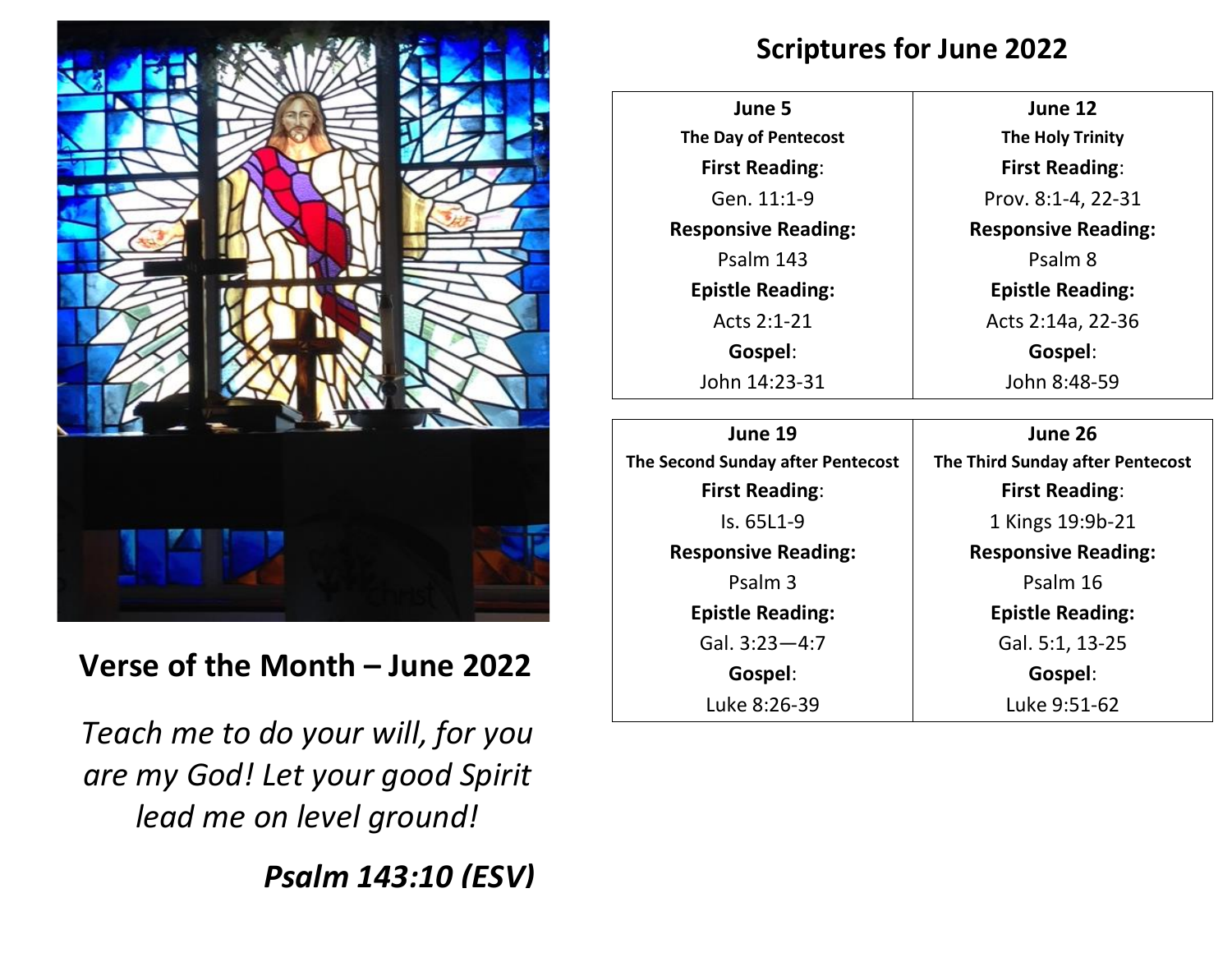## **June 2022**

| Sun                                             | Mon | <b>Tue</b>              | Wed                  | Thu                  | Fri                  | Sat                  |
|-------------------------------------------------|-----|-------------------------|----------------------|----------------------|----------------------|----------------------|
|                                                 |     |                         | $\mathbf{1}$         | $\overline{2}$       | 3                    | 4                    |
|                                                 |     |                         |                      |                      |                      |                      |
| <b>Holy Communion 5</b>                         | 6   | $\overline{\mathbf{z}}$ | 8                    | 9                    | 10                   | 11                   |
| 8 am Traditional Service<br>9:15 am Bible Study |     |                         |                      | 9:00 am Monthly      |                      |                      |
|                                                 |     | 7 pm Ministry           |                      | Pastors              |                      |                      |
| 10:45 am Contemporary<br>Service                |     | Team                    |                      | Meeting              |                      |                      |
|                                                 |     | Leaders                 |                      |                      |                      |                      |
| 12                                              | 13  | 14                      | 15                   | 16                   | 17                   | 18                   |
| 8 am Traditional Service                        |     |                         |                      |                      |                      |                      |
| 9:15 am Bible Study                             |     |                         | <b>CrossTalk</b>     |                      |                      |                      |
| 10:45 am Contemporary                           |     |                         | <b>Articles Due</b>  |                      |                      |                      |
| Service                                         |     | 3 pm School Board       |                      |                      |                      |                      |
| <b>Mite Box Sunday</b>                          |     | Meeting                 |                      |                      |                      |                      |
| <b>Holy Communion 19</b>                        | 20  | 21                      | 22                   | 23                   | 24                   | 25                   |
| 8 am Traditional Service                        |     |                         |                      |                      |                      | 8 am-3 pm            |
| 9:15 am Bible Study                             |     |                         |                      |                      |                      | Garage &             |
| 10:45 am Contemporary                           |     | 11 am-1 pm Food         |                      |                      |                      | bake sale            |
| Service                                         |     | Pantry                  |                      |                      |                      |                      |
|                                                 |     | 7 pm Board of           | <b>Ohio District</b> | <b>Ohio District</b> | <b>Ohio District</b> | <b>Ohio District</b> |
|                                                 |     | <b>Directors</b>        | Convention           | Convention           | Convention           | Convention           |
| 26                                              | 27  | 28                      | 29                   | 30                   |                      |                      |
| 8 am Traditional Service                        |     |                         |                      |                      |                      |                      |
| 9:15 am Bible Study                             |     |                         |                      |                      |                      |                      |
| 10:45 am Contemporary                           |     | 7 pm Elders             |                      |                      |                      |                      |
| Service                                         |     | Meeting                 |                      |                      |                      |                      |